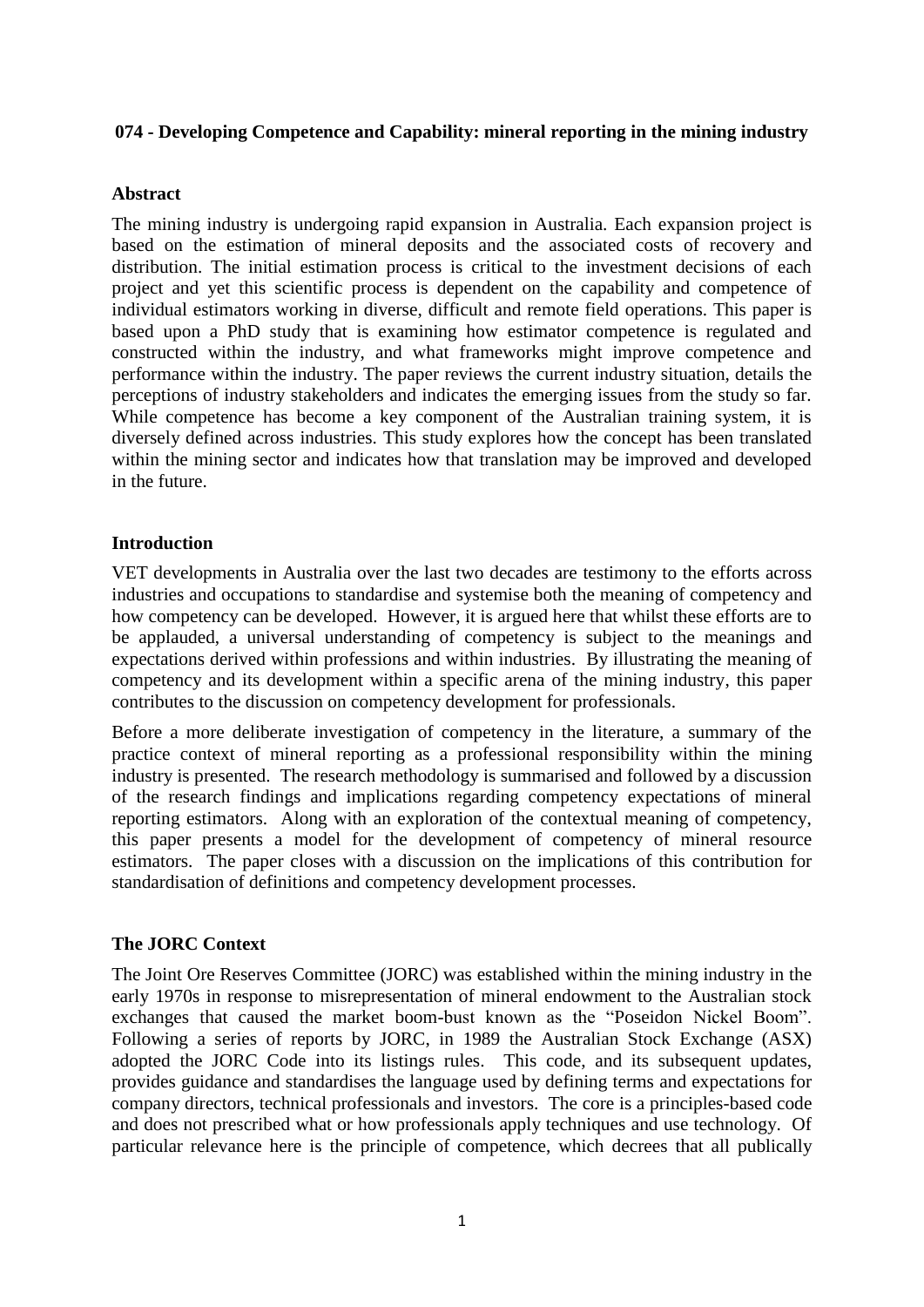reported estimates of mineral endowment or potential extraction are based on the work of a 'Competent Person' defined within the JORC Code:

*"Competence requires that the Public Report be based on work that is the responsibility of suitably qualified and experienced persons who are subject to an enforceable professional code of ethics." (JORC, 2004)*

To qualify as a Competent Person a geologist, engineer, metallurgist or other mining industry specialist must be a member of one of the prescribed professional organisations, have a minimum of five years relevant experience, and be confident to defend their estimate in the presence of his/her peers [\(Vaughan & Felderhof, 2005\)](#page-8-0). Although there is an assumed degree of peer review control through the professional associations' Complaints and Ethics processes, these avenues cannot mandate on technical processes adopted by the Competent Persons. There is no formal system in place to accredit or regulate the ability of a Competent Person to perform in accordance with industry and investor expectations.

## **Literature Review**

In contrast to the vague definition of competency offered in the JORC Code, competency frameworks are typically defined as dichotomous levels indicating functional achievement and are used for managing recruitment, training and promotion [\(Clardy, 2008;](#page-7-0) [Daud, Ismail,](#page-7-1)  [& Omar, 2010;](#page-7-1) [Ranade, Tamara, Castiblanco, & Serna, 2010\)](#page-8-1). In this context competency is viewed as a list or set of achievable tasks: "First we identify an activity cycle that best fits the discipline, and then we list tasks associated with each phase of that cycle" [\(Ranade, et al.,](#page-8-1)  [2010, p. 32\)](#page-8-1). More broadly, competency can be viewed as achievement on a continuum or within a range of requirements [\(Dreyfus, 2004;](#page-7-2) [Dreyfus & Dreyfus, 1980\)](#page-7-3) or as a level within a hierarchy of skills acquisition [\(Cheetham & Chivers, 2005\)](#page-7-4). Unfortunately, competency may only be fully appreciated when incompetence is experienced: "Most of the time, we take their competence for granted. But when things go wrong, they can do so catastrophically" [\(Cheetham & Chivers, 2005, p. xix\)](#page-7-4). For this reason, professional associations of all types "recognise the need for ethical behaviour by their members" [\(Cheetham & Chivers, 2005, p.](#page-7-4)  [31\)](#page-7-4). The sanctioning process within the JORC system recognises this need and relies heavily on the codes of ethics of the professional organisations to which the resource estimators belong.

Beyond the ethics, the notion of competency infers a confidence with the techniques, technology and practice. However, evolutions in technology and techniques requires professionals to be engaged in continuous professional development to maintain high standards of competency [\(Dunlop, Barlow-Stewart, Butow, & Heinrich, 2011\)](#page-7-5). One outcome of the deliberations of a working group at the November 2002 Competencies Conference (Future Directions in Education and Credentialing in Professional) was the consideration of how professional development could be linked to competency:

*"A more sustained focus on professional development (PD) and professionalism may have implications for the credentialing and licensure of psychologists. As one example, regulatory boards might consider how PD might be approached more meaningfully and how professionalism might be assessed at initial licensing or at intervals throughout a psychologist's career. New strategies for monitoring*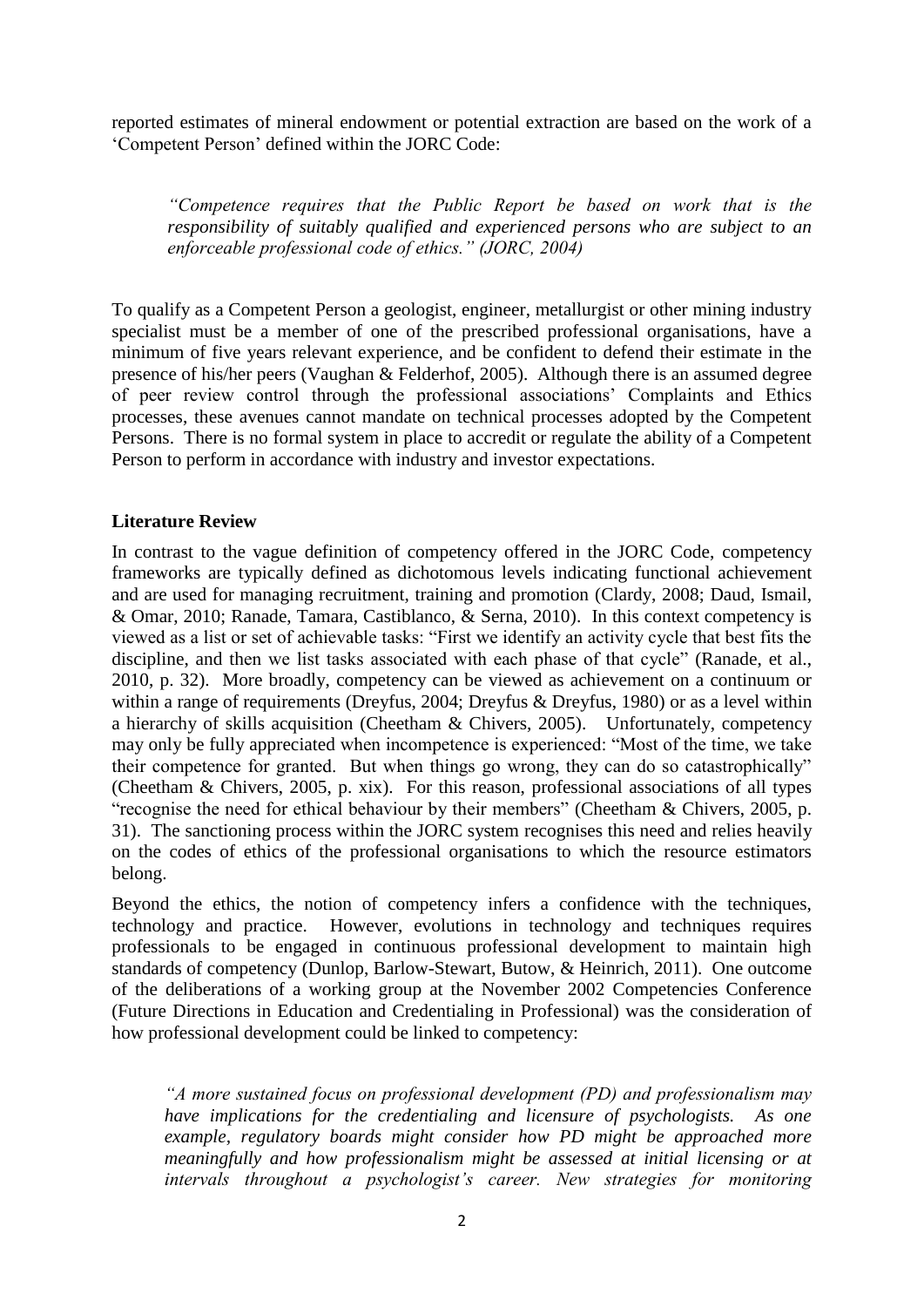*"continuing competence" beyond traditional continued education (CE) might be developed."*[\(Elman, Illfelder-Kaye, &](#page-7-6) Robiner, 2005, p. 373).

Cheetham & Chivers [\(2005\)](#page-7-4) go to great lengths to consolidate competency theories and to build a model of competence based on four core components: Knowledge/ Cognitive competence, Functional competence, Personal/ Behavioural competence and Values/ Ethics Competence. Their model, however, merely offers an alternative, albeit more complex, lists of skills or practice to achieve in accordance with varying emphases.

However, these singular dimensional task-list style definitions provide limited value when examining the notion of 'Competent Person' within the JORC Code where the expectations of competency are essentially experience and confidence based. Instead there is an additional dimension of embodied understanding implied that extends competency beyond the functional.

Dall'Alba & Jörgen [\(2006\)](#page-7-7) present an interesting model of competency that extends the task/skill achievement with an additional dimension reflecting the level of embodied understanding of the task. D'alba & Jörgen's model provides an interesting opportunity to investigate and extend the notion of competency beyond the single dimensional task/achievement scale. The notion of embodied understanding is also reflected in Lave and Wegners' [\(1991\)](#page-7-8) theory of Community of Practice. Here achievement is assessed within a community and depends on a broad framework of support from the expert community. The development of mastery through a community of experts allows the definition of competency to be embedded as an apprentice-style practice to reflect the quality of the skills developed as moderated by and within the community. Rather than specifying or listing requisite skills, the achievements are articulated through the acceptance by the community. The purpose of these communities of practice is to develop experts who have mastery over their skills to provide quality products from the community as a whole. Beyond this indirect requirement for quality, Lave and Wegners' [\(1991\)](#page-7-8) note that "mastery of knowledge and skill requires newcomers to move towards full participation in the sociocultural practices of a community" [\(Lave & Wenger, 1991, p. 29\)](#page-7-8) and that "learning is an integral and inseparable aspect of social practice" [\(Lave & Wenger, 1991, p. 31\)](#page-7-8). Developing mastery in one's craft requires "(a)n extended period of legitimate (situated learning and) … provides leaners with opportunities to make the culture of practice theirs" [\(Lave & Wenger, 1991, p. 95\)](#page-7-8). Learning a craft requires the learner or apprentice to situate themselves alongside experienced masters, to practice both the physical craft and participate in the social fabric of the community, thereby assimilating the business of the community well beyond the products of the community's labour.

The challenge in this research was to explore the mining industry community's understanding of competency for resource estimators and to articulate a framework for competency development that can be adopted to serve the needs of both individuals and the mining industry community. The current model for competency under the JORC Code is essentially based on entrance criteria. The three components required for competency are: (1) a minimum of five years' experience, (2) membership of a suitable professional organisation and (3) confidence to defend an estimate before one's peers. This approach extends competency to include a social dimension within which quality of practice is conveyed and moderated through industry norms. In this way, the JORC Code does express "legally well recognised and enforceable norms of competence, elsewhere expressed as conditions of an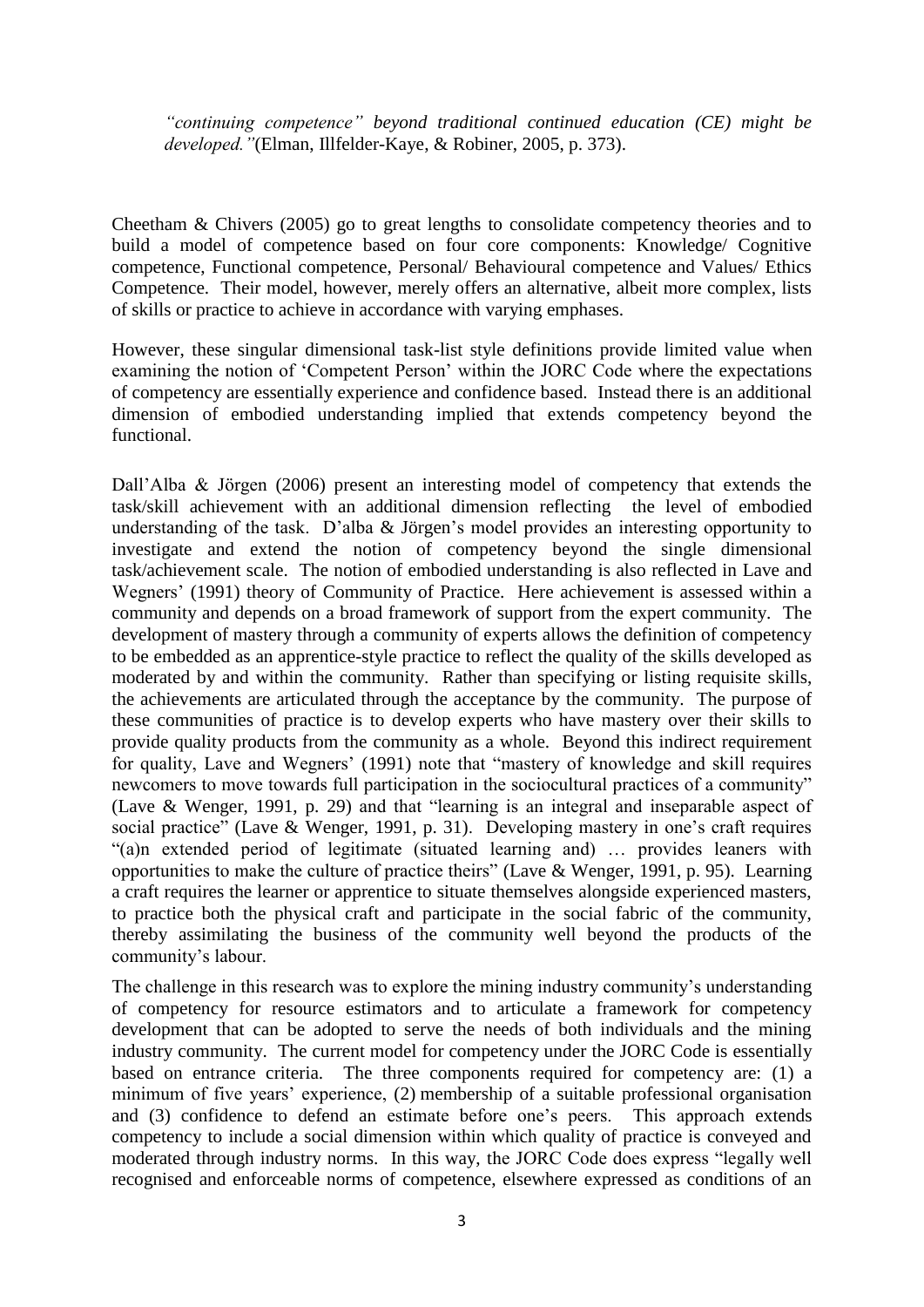expert's private and public utterances of opinion" [\(Carmichael, 2009, p. 4\)](#page-7-9). In describing the legal liabilities of a Competent Person operating under the JORC Code, Livesley [\(2008\)](#page-8-2) reinforces the legal interpretation of a Competent Person as an "expert" while Carmichael [\(2009, p. 3\)](#page-7-9) emphasizes that "JORC's order of things compliments legally recognised notions of professional and expert obligation and responsibility". A notion of Competent Person as an expert is corroborated in ASX's 2012 listing rules that direct Competent Persons to have regard for Australian Securities and Investments Commission's (ASIC) Regulatory Guides detailing expectations of the content of experts' reports [\(JORC, 2012\)](#page-7-10). "Competent Person" therefore implies a high level of expertise and professionalism than merely an ability to complete a set of tasks.

Beyond the JORC Code definition and limited guidelines offered within the JORC Code and practitioners' various practical interpretations of the JORC Code and guidelines (Examples can be found in [Snowden, 2001;](#page-8-3) [Stephenson & Miskelly, 2001;](#page-8-4) [Stoker & Stephenson, 2001\)](#page-8-5), no model of competency development has been articulated.

## **Data Collection and Assessment**

A mixed methods approach was adopted to gather the mining industry community's and individuals' perceptions of competency. The study was prepared for external review and developed through both academic and industry feedback with the final proposal gaining University ethic clearance. Data collection included semi-structured interviews and online surveys. Members of JORC, industry experts and competent persons were interviewed to form a qualitative-based assessment of the inherent understandings and expectations of competency within the JORC context. These interviews were augmented with detailed contributions by practising and emerging competent persons through an online survey. The survey collected participants' self-perception of their competence, their approaches to twelve typical technical issues or circumstances they may encounter and the professional experiences contributing to their competence.

The responses from the 26 interviews were documented, transcribed and sent to each participant to for them to verify or edit their contributions. Prior to coding, the interview transcripts were read through and notes written. The interviews were then coded using NVivo10 in three phases: (1) open coding, (2) thematic coding and (3) conceptual coding.

The qualitative components of the 65 online survey responses were similarly coded. The responses to the twelve technical questions were assessed and converted to quantitative measures through a rubric documenting expected concepts. The resulting scores were assessed using a Rasch Analysis, which in turn identified the difficulty levels associated with each component of the technical assessment. This provided insight into the components of technical assessment that signify higher levels of competency in the interpretation and application of the JORC Code. Next the scores were compared against the self-assessments as well as the experience levels provided by the participants.

Participants' responses were grouped according to competency and experience levels. A comparative analysis provided insight into those work experiences that lead to elevated competency.

A model of resource estimation competency criteria as well as a framework for the development of this competency emerged.

### **Findings and Discussion**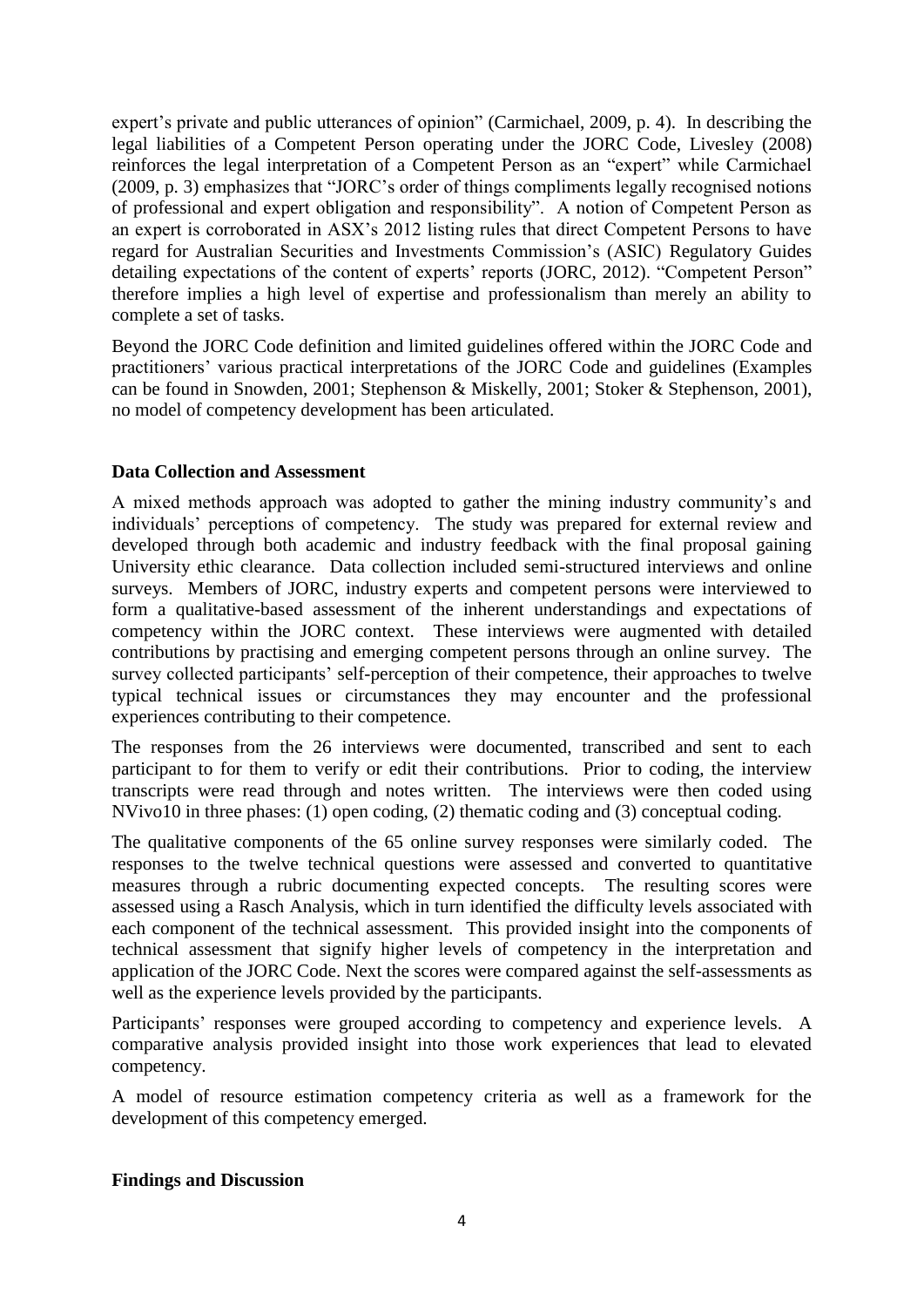Several findings emerged from the research. This paper is focusing on those findings that impact upon how competency is constructed, developed and managed within the industry. The three most relevant to competency are discussed below.

Firstly, the current JORC Code criteria are insufficient to identify Competent Persons. A minimum of five years industry experience provides neither the experience levels nor the embodied understanding of the tasks at hand. More useful are the criteria that extend the passage of experience to include demonstration of applied technical skills along with proven literacy of the JORC Code. This analysis, therefore, supports a Dall'Alba & Jörgen [\(2006\)](#page-7-7) style model that accommodates the two dimensions of competency: mastery of the task and a deep embodied understanding of the task. An additional dimension of business context is necessary to fully articulate the style of competency expected within the JORC Code environment.

Secondly, resource estimation competency development is embedded in the mining workplace. Workplace experiences in operations provide a breadth of experience that adds to the understanding of the mining business and hence the various contexts of the resource estimation process. These workplaces provide a community within which expectations are conveyed, developed and checked. Almost all participants noted the importance of the technical guidance provided to them throughout their careers. Particular attention was given to individuals who were patient and deliberate in their style. The impression given was that supervisors or mentors who, much like a master craftsmen proud of their skill, are willing to demonstrate the process, the reasons and the implications with care for both the individual and the ultimate product. Competency development thus is seen as more successful when framed within supportive apprentice style mentoring directly linked to the tasks and workplace responsibilities. This has implications for organisations with limited access to master craftsmen and, much like Lave and Wegner's [\(1991\)](#page-7-8) Community of Practices, places the challenge firmly at the doorstep of the professional guilds purporting to uphold the technical standards of these professionals.

Thirdly, the professional networks that individuals develop through direct work experience persist beyond organisational boundaries since professionals within the mining industry are transient. This means individuals and members of their networks move between organisations and countries whilst maintaining the relationships. The support provided in these networks includes technical advice and career support. The endurance of these networks beyond professionals' organisational relationships begs the question of who is ultimately responsible for the quality of the competent persons. In Lave and Wegners' [\(1991\)](#page-7-8) Community of Practice, responsibility for the development of competency rests with the master craftsmen. For example, the level of quality is communicated through master to apprentice. To some degree the JORC system provides an avenue to report professionals who contravene the professional bodies' codes of ethics or the JORC Code. However, these accusations can only be levelled at contraventions of principles or ethics. There is no avenue to challenge competent persons' claims of technical quality. The research, therefore, highlights a limitation of the JORC Code's sanction of the principle of competency.

These findings have implication for the way competency is perceived, valued and constructed within the industry. The next section explores the implications of these findings for the industry, the standards and training agendas.

### **Reframing Competency**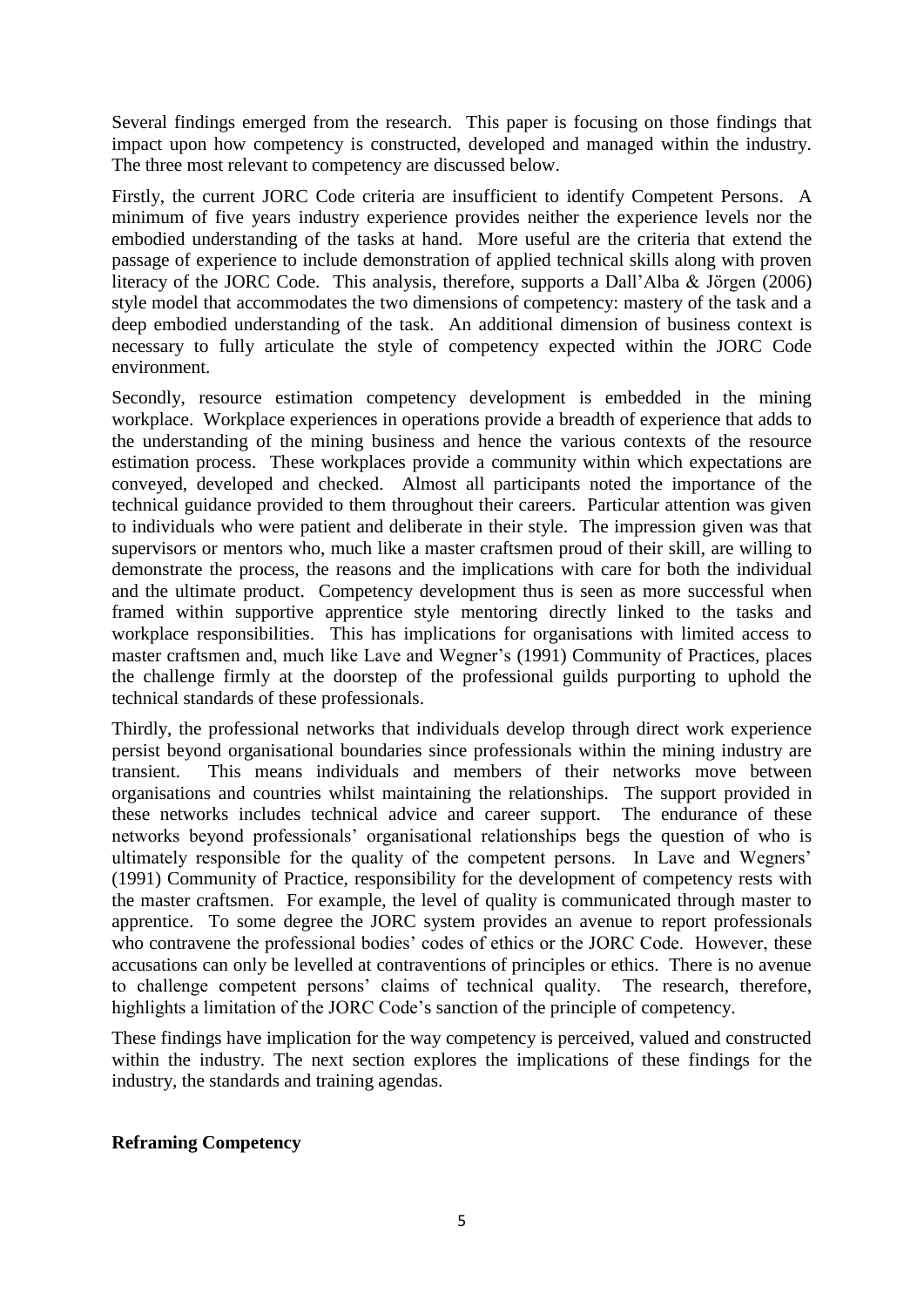The current JORC Code competency criteria rely on an expended time lag of experience. There is no accounting for the quality of that experience, nor for the level of practice experienced. Even membership of the professional guilds requires limited or no assessment of the ability of individuals to conduct estimates in accordance with the JORC Code. The criteria governing an individual's capability to act as competent person under the JORC Code is primarily contingent on the person's confidence to face their peers. However, selfassessment is weak when the assessor is ignorant of the wider context or of the technical implications of their work.

The PhD research has demonstrated the importance of at least three dimensions of competency:

- 1. Ability to perform requisite tasks,
- 2. An embodied understanding of those tasks, and
- 3. An appreciation for the context and implications of the product in the business or industry context.

This finding suggests a reframing of the notion of competency beyond Dall'Alba & Jörgen's [\(2006\)](#page-7-7) two dimensional model of competency to a three dimensional model of competency [\(Figure 1\)](#page-5-0).



<span id="page-5-0"></span>Figure 1 Three dimensions of competency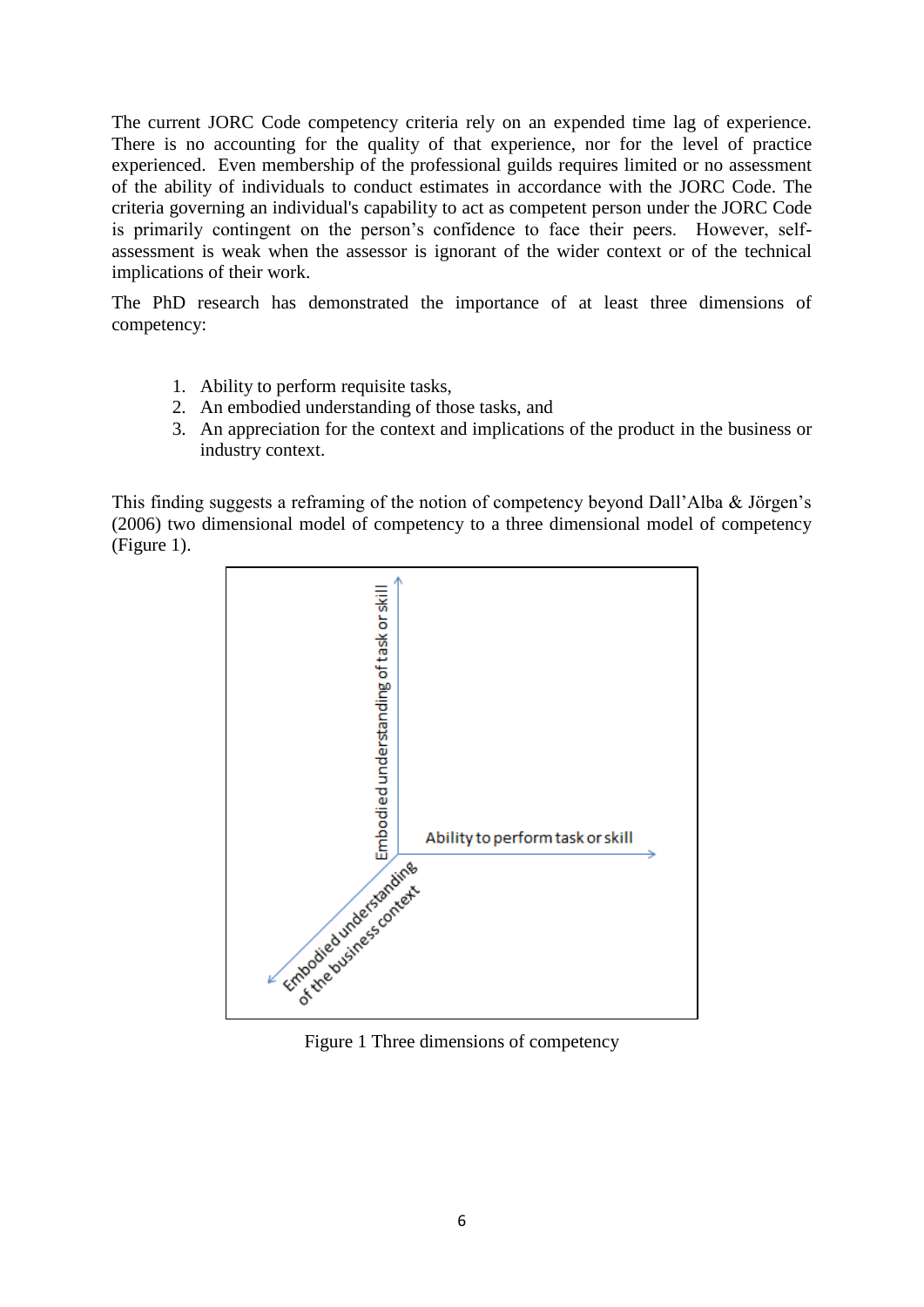# **Competency Development Model**

Five important aspects of competency development emerged from the research and were used to frame a competency development model to support the advancement of novices towards competent persons.

Three of the five competency development themes are discussed below:

- 1. **Entry requirements:** Competency development needs to account for the quality of novices entering a profession. Negative perceptions and attitudes towards problem solving can surface when practitioners have insufficient levels of capability on entry into competency development. Competency development programs should therefor endeavour to maintain high levels of entry requirements and/or confront lack of basic entry requirements through support programs.
- 2. **Workplace experiences:** The competency development model seeks to clarify the complex, but critical components of workplace experiences. Clearly, experiences relating to the specialisation are necessary to build competency in an area. However, this model proposes that specialisation on its own is insufficient and that the work experiences need to be put into context of the multi-disciplinary requirements, especially the opportunity to experience the business consequences of both mistakes and corrections. This also requires skills to navigate and communicate within the business and industry. In addition, a variety of contexts, demands and responsibilities contribute to both breadth and depth.
- 3. **Professional networks:** Professional networks form a critical component of competency development. Access to experts, either through formal or informal connections is vital to the development of professional expertise. More than transference of skills, professional networks provide opportunity to discuss concepts, potential consequences and leverage off a broader experience base. Professional networks include current and past colleagues, supervisors, internal and external specialist consultants as well as juniors who, through their questions, provide opportunity to develop and advance unrealised understanding and skills. The model of professional network is egocentric and enduring.

Development of competency is essentially embedded within a community comprising multiple and varied masters. However, competency is not independent of the individuals' contribution to and engagement with the development of their craft. The basic entry requirements are necessary to establish a baseline for further learning. The quality of the engagements with workplace experiences govern the acceptance and attainment of practice quality whilst access to master craftsmen through professional networks provides opportunity to access greater breadth and depth of experiences as well as opportunity for review and reflection.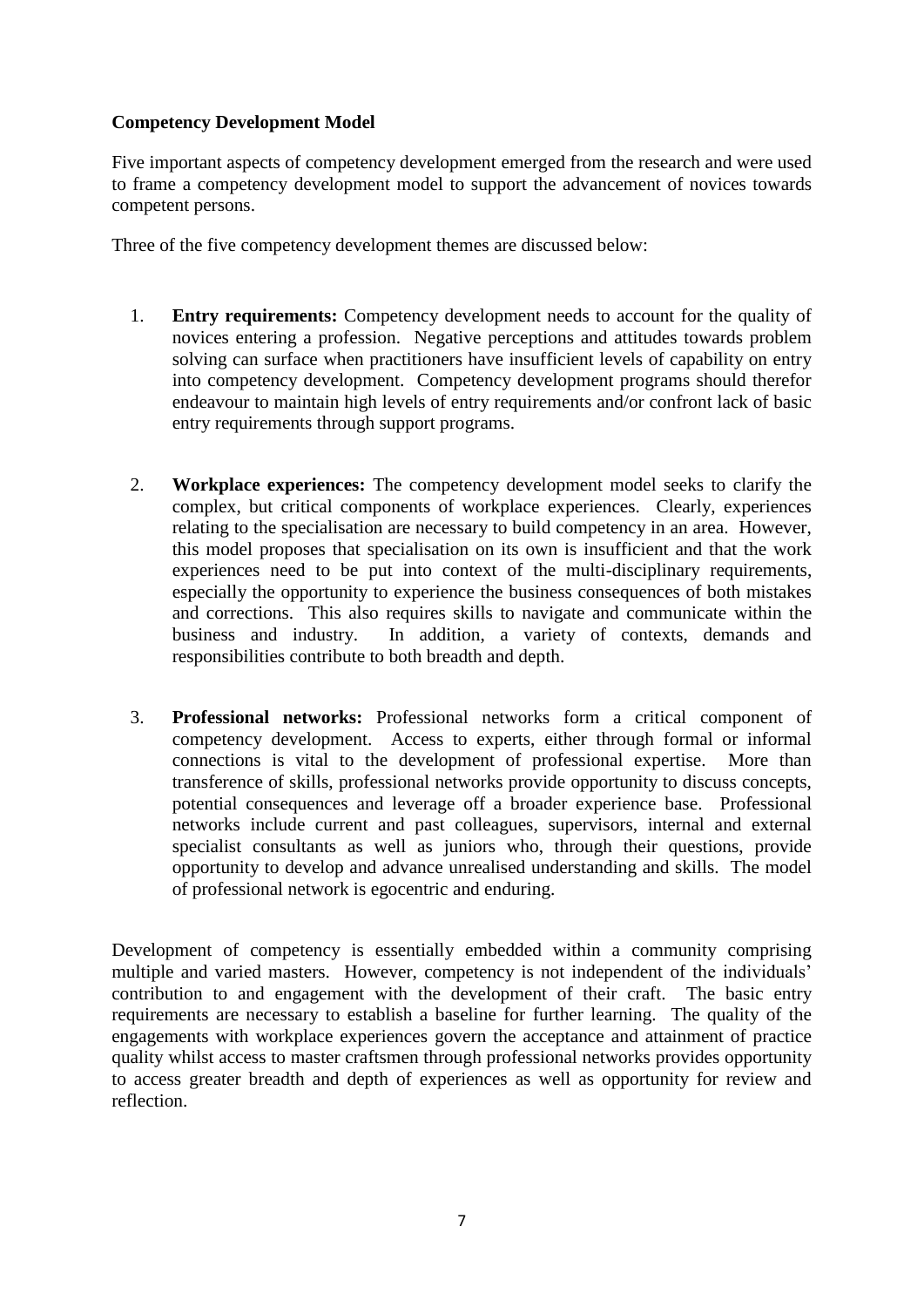#### **Conclusions**

This study of competence development of estimators in the resources industry has gathered data from practitioners to investigate how competency is conceptualised within the industry, how competency is developed and what patterns of development appear to have the greatest impact. This paper has focused on how competency is conceptualised and developed within the industry. The study makes a contribution to knowledge both in terms of pragmatic advice for the industry and also in terms of exploring how the competence is conceptualised. This paper highlights that the notion of competency is not universal. When applied to estimation and reporting of mineral endowment, competency refers to a level of mastery of skill, an embodied understanding of the tasks and an appreciation for the context within which the product of the labour will be used. Whilst some competency models could contribute to the measurement of competency, ultimately the notion of competency needs to be defined within the industry context. This requires an exploration of the embodied understanding of the notion coupled with measurement systems that can be validated as representing the professional guild's expectations.

#### **Acknowledgments:**

The authors would like to acknowledge the research participants who gave their time freely. Without their generosity this research would not have been possible.

## **References**

- <span id="page-7-9"></span>Carmichael, H. (2009). Not Rumsfeld on JORC. Retrieved 31/7/2012, from [http://www.ampla.org/lib/pdf/events/Vic/Not%20Rumsfeld%20on%20JORC%20Sem](http://www.ampla.org/lib/pdf/events/Vic/Not%20Rumsfeld%20on%20JORC%20Seminar%20paper%20-%20H%20Carmichael.pdf) [inar%20paper%20-%20H%20Carmichael.pdf](http://www.ampla.org/lib/pdf/events/Vic/Not%20Rumsfeld%20on%20JORC%20Seminar%20paper%20-%20H%20Carmichael.pdf)
- <span id="page-7-4"></span>Cheetham, G., & Chivers, G. (2005). *Professions, Competency and Informal Learning*. Cheltenham, UK: Edward Elgar Publishing Limited.
- <span id="page-7-0"></span>Clardy, A. (2008). Human Resource Development and the Resource-Based Model of Core-Competencies: Methods for diagnosis and Assessment. *Human Resource Development Review, 7*(4), 20.
- <span id="page-7-7"></span>Dall'Alba, G., & Jörgen, S. (2006). Unveiling Professional Development: A Critical Review of Stage Models. *Review of Educational Research, 76*(3), 383-412.
- <span id="page-7-1"></span>Daud, R., Ismail, M., & Omar, Z. (2010). Exploring Competencies. *Professional Safety, 55*(10), 39-47.
- <span id="page-7-2"></span>Dreyfus, S. E. (2004). The Five-Stage Model of Adult Skill Acquisition. *Bulletin of Science, Technology & Society, 24*(3), 177-181.
- <span id="page-7-3"></span>Dreyfus, S. E., & Dreyfus, H. L. (1980). *A Five-Stage Model of the Mental Activities Involved in Directed Skill Acquisition.* . Washington, DC: Storming Media.
- <span id="page-7-5"></span>Dunlop, K. L., Barlow-Stewart, K., Butow, P., & Heinrich, P. (2011). A Model of Professional Development for Practicing Genetic Counselors: Adaptation of Communication Skills Training in Oncology. *Journal of Genetic Counseling, 20*(3), 217-230.
- <span id="page-7-6"></span>Elman, N. S., Illfelder-Kaye, J., & Robiner, W. N. (2005). Professional Development: Training for Professionalism as a Foundation for Competent Practice in Psychology. *Professional Psychology: Research and Practice, 36*(4), 367-375.
- <span id="page-7-10"></span>JORC. (2012). The Austaliasian Code for Reporting of Mineral Resoruces and Ore Reserves. from [http://www.jorc.org/jorc\\_code.asp](http://www.jorc.org/jorc_code.asp)
- <span id="page-7-8"></span>Lave, J., & Wenger, E. (1991). *Situated Learning - Legitimate Peripheral Participation*. Cambridge: Cambridge University Press.